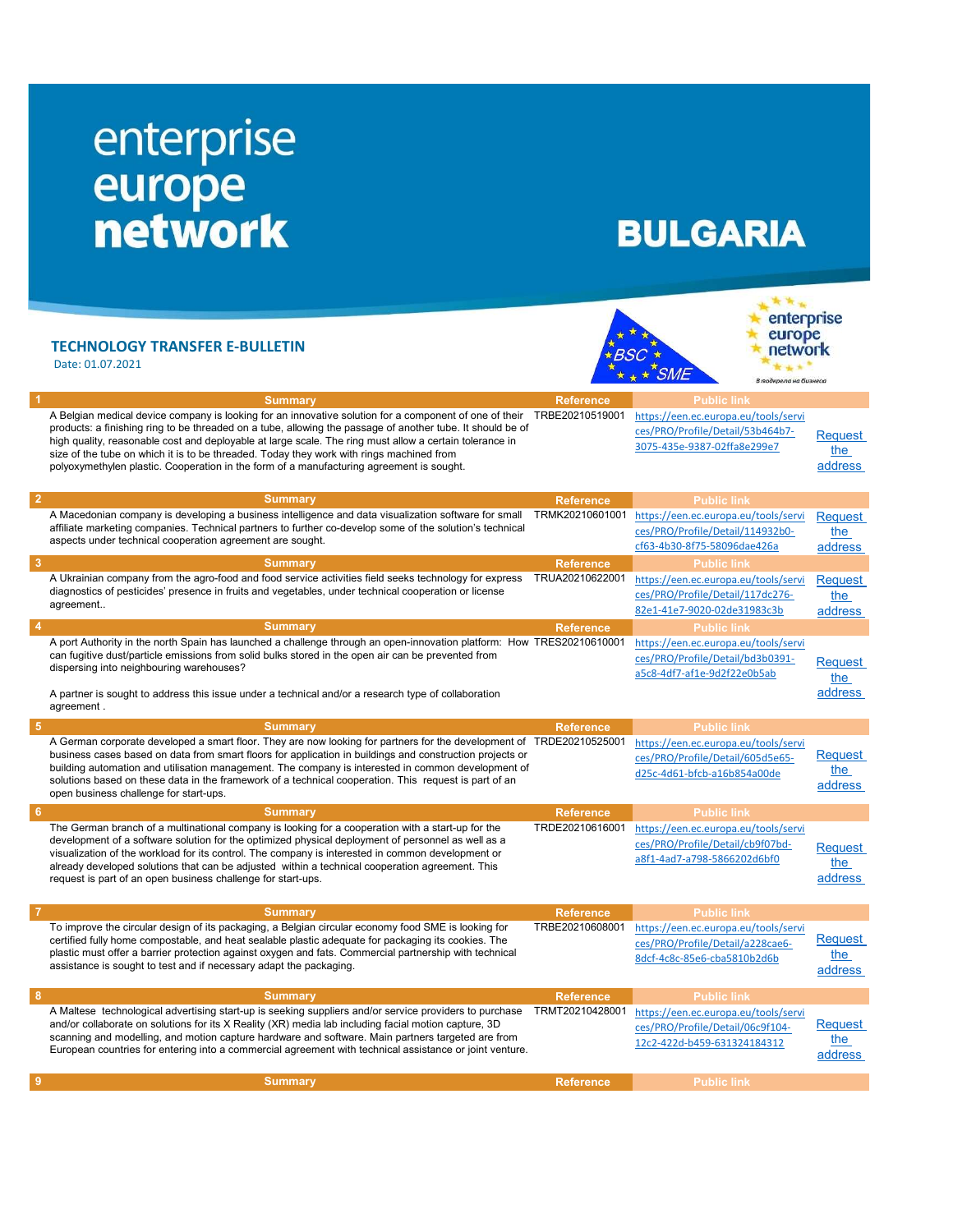| 10        | For their database-supported product lifecycle management (PLM) activities, a German company is<br>looking for solutions for interactive maintenance, in particular for 3D laser scanning of rooms,<br>evaluation of image data, detection and evaluation of structural change. This technology request refers<br>to an open innovation challenge for start-ups, thus only start-ups, who are interested in collaboration<br>under technical cooperation agreements, are sought.<br><b>Summary</b> | TRDE20210527001<br><b>Reference</b> | https://een.ec.europa.eu/tools/servi<br>ces/PRO/Profile/Detail/356432b6-<br>c4c0-4bbf-b0be-f6deacf8b2ab<br><b>Public link</b> | Request<br>the<br>address |
|-----------|----------------------------------------------------------------------------------------------------------------------------------------------------------------------------------------------------------------------------------------------------------------------------------------------------------------------------------------------------------------------------------------------------------------------------------------------------------------------------------------------------|-------------------------------------|-------------------------------------------------------------------------------------------------------------------------------|---------------------------|
|           | A Dutch company is looking for sustainable material to protect valuable flowers during their transport                                                                                                                                                                                                                                                                                                                                                                                             | TRNL20210527001                     | https://een.ec.europa.eu/tools/servi                                                                                          |                           |
|           | from grower to supermarket and to consumers. The company is interested in products that can be used                                                                                                                                                                                                                                                                                                                                                                                                |                                     | ces/PRO/Profile/Detail/94efcb30-                                                                                              |                           |
|           | as a protective packaging with marketing possibilities.                                                                                                                                                                                                                                                                                                                                                                                                                                            |                                     | d603-46e2-8f32-f77a4fafb537                                                                                                   | Request                   |
|           | Reduce, reuse and recycle are 3 keywords. Looking for cooperation on the basis of a commercial                                                                                                                                                                                                                                                                                                                                                                                                     |                                     |                                                                                                                               | the                       |
|           | agreement with technical assistance. This request refers to an innovation challenge published on an                                                                                                                                                                                                                                                                                                                                                                                                |                                     |                                                                                                                               | address                   |
|           | open innovation platform.                                                                                                                                                                                                                                                                                                                                                                                                                                                                          |                                     |                                                                                                                               |                           |
| 11        | <b>Summary</b>                                                                                                                                                                                                                                                                                                                                                                                                                                                                                     | <b>Reference</b>                    | <b>Public link</b>                                                                                                            |                           |
|           | An Italian company with experience in production and installation of technological accessories for cars,                                                                                                                                                                                                                                                                                                                                                                                           | TRIT20210518002                     | https://een.ec.europa.eu/tools/servi                                                                                          |                           |
|           | is developing an innovative air conditioning technology, with low electric consumption and                                                                                                                                                                                                                                                                                                                                                                                                         |                                     | ces/PRO/Profile/Detail/77910f0f-                                                                                              |                           |
|           | environmental impact, based on a granted patent.                                                                                                                                                                                                                                                                                                                                                                                                                                                   |                                     | e571-4352-ae9a-557b8a765b49                                                                                                   | Reauest                   |
|           | The sought partners are industrial companies producing air conditioning systems and components for                                                                                                                                                                                                                                                                                                                                                                                                 |                                     |                                                                                                                               | the                       |
|           | campers, trucks and boats, interested to be involved in the development and prototyping of the new                                                                                                                                                                                                                                                                                                                                                                                                 |                                     |                                                                                                                               | address                   |
|           | technology, under technical cooperation agreement.                                                                                                                                                                                                                                                                                                                                                                                                                                                 |                                     |                                                                                                                               |                           |
| 12        | <b>Summary</b>                                                                                                                                                                                                                                                                                                                                                                                                                                                                                     | <b>Reference</b>                    | <b>Public link</b>                                                                                                            |                           |
|           | A Dutch division of a multinational company that produces and delivers meal kit boxes to consumers at TRNL20210526001                                                                                                                                                                                                                                                                                                                                                                              |                                     | https://een.ec.europa.eu/tools/servi                                                                                          |                           |
|           | home wants to reduce the weight of plastics that are used to pack ingredients such as fresh herbs and                                                                                                                                                                                                                                                                                                                                                                                              |                                     | ces/PRO/Profile/Detail/0252f27e-                                                                                              | <b>Request</b>            |
|           | meat. Therefore the company is looking for innovative sustainable food packaging solutions to set up a                                                                                                                                                                                                                                                                                                                                                                                             |                                     | e977-455e-9701-acac0927fdd0                                                                                                   | the                       |
|           | pilot including implementation with ingredient suppliers, within the framework of a commercial                                                                                                                                                                                                                                                                                                                                                                                                     |                                     |                                                                                                                               |                           |
|           | agreement with technical assistance This request is part of an open innovation challenge.                                                                                                                                                                                                                                                                                                                                                                                                          |                                     |                                                                                                                               | address                   |
|           |                                                                                                                                                                                                                                                                                                                                                                                                                                                                                                    |                                     |                                                                                                                               |                           |
| <b>13</b> | <b>Summary</b>                                                                                                                                                                                                                                                                                                                                                                                                                                                                                     | <b>Reference</b>                    | <b>Public link</b>                                                                                                            |                           |
|           | A Dutch company is specialized in the distribution and storage of building materials in the Netherlands.                                                                                                                                                                                                                                                                                                                                                                                           | TRNL20210523001                     | https://een.ec.europa.eu/tools/servi                                                                                          |                           |
|           | In order to operate the packaging process more sustainably and efficiently, the company is looking for<br>new ideas, methods and techniques to optimise the packaging of palletised building materials.                                                                                                                                                                                                                                                                                            |                                     | ces/PRO/Profile/Detail/5e8b13b2-                                                                                              | Request                   |
|           | Cooperation with partners is sought in the frame of a commercial agreement with technical assistance,                                                                                                                                                                                                                                                                                                                                                                                              |                                     | 01ed-4349-aebe-9003e3aa16a7                                                                                                   | the                       |
|           | a license agreement or a technical cooperation agreement.                                                                                                                                                                                                                                                                                                                                                                                                                                          |                                     |                                                                                                                               | address                   |
| 14        | <b>Summary</b>                                                                                                                                                                                                                                                                                                                                                                                                                                                                                     | <b>Reference</b>                    | <b>Public link</b>                                                                                                            |                           |
|           | A Dutch internationally operating company active in the food and beverage industry and hospitality                                                                                                                                                                                                                                                                                                                                                                                                 | TRNL20210602001                     | https://een.ec.europa.eu/tools/servi                                                                                          |                           |
|           | sector has circular ambitions and looks for sorting and recycling solutions based on sensor- or                                                                                                                                                                                                                                                                                                                                                                                                    |                                     | ces/PRO/Profile/Detail/d91b10ce-                                                                                              |                           |
|           | hyperspectral imaging technology. Focus is on plastic, metal, paper, beverage carton, glass and textile.                                                                                                                                                                                                                                                                                                                                                                                           |                                     | 1619-4d27-b0fa-394c85f8cd99                                                                                                   | Request                   |
|           | The company aims for a commercial agreement with technical assistance with a developer of sensor-                                                                                                                                                                                                                                                                                                                                                                                                  |                                     |                                                                                                                               | the                       |
|           |                                                                                                                                                                                                                                                                                                                                                                                                                                                                                                    |                                     |                                                                                                                               |                           |
|           | based sorting and recycling solutions. This profile refers to an online open innovation platform.                                                                                                                                                                                                                                                                                                                                                                                                  |                                     |                                                                                                                               | address                   |
|           |                                                                                                                                                                                                                                                                                                                                                                                                                                                                                                    |                                     |                                                                                                                               |                           |
| 15        | <b>Summary</b>                                                                                                                                                                                                                                                                                                                                                                                                                                                                                     | <b>Reference</b>                    | <b>Public link</b>                                                                                                            |                           |
|           | Dutch company active in food-ingredients is looking for innovative ideas or processes to develop                                                                                                                                                                                                                                                                                                                                                                                                   | TRNL20210518001                     | https://een.ec.europa.eu/tools/servi                                                                                          |                           |
|           | packaging material with antimicrobial properties for industrially produced sliced bread within the frame                                                                                                                                                                                                                                                                                                                                                                                           |                                     | ces/PRO/Profile/Detail/5ebe009a-                                                                                              | Request                   |
|           | of a license agreement, research cooperation agreement or a technical cooperation agreement.                                                                                                                                                                                                                                                                                                                                                                                                       |                                     | 5d9e-4682-8702-d75e471b5899                                                                                                   | the                       |
|           | This request refers an open innovation challenge.                                                                                                                                                                                                                                                                                                                                                                                                                                                  |                                     |                                                                                                                               | address                   |
|           |                                                                                                                                                                                                                                                                                                                                                                                                                                                                                                    |                                     |                                                                                                                               |                           |
| 16        | <b>Summary</b>                                                                                                                                                                                                                                                                                                                                                                                                                                                                                     | <b>Reference</b>                    | <b>Public link</b>                                                                                                            |                           |
|           | A German utility company would like to find out more about customer behavior, trends and current                                                                                                                                                                                                                                                                                                                                                                                                   |                                     |                                                                                                                               |                           |
|           | topics by analysing texts in digital media, social media, blogs and forums that relate to the utility. They                                                                                                                                                                                                                                                                                                                                                                                        |                                     | TRDE20210527002 https://een.ec.europa.eu/tools/servi                                                                          | Request                   |
|           | are looking for a start-up company to create a suitable software solution that can be easily operated by                                                                                                                                                                                                                                                                                                                                                                                           |                                     | ces/PRO/Profile/Detail/b9d23292-                                                                                              | the                       |
|           | the utility's staff. A technical cooperation is offered. The request is part of an open innovation challenge.                                                                                                                                                                                                                                                                                                                                                                                      |                                     | c7c8-4410-8458-1f680cda332d                                                                                                   |                           |
|           | The deadline to apply is 15 August 2021.                                                                                                                                                                                                                                                                                                                                                                                                                                                           |                                     |                                                                                                                               | address                   |
| 17        | <b>Summary</b>                                                                                                                                                                                                                                                                                                                                                                                                                                                                                     | <b>Reference</b>                    | <b>Public link</b>                                                                                                            |                           |
|           | A German architecture office focuses on design of commercial buildings in the areas of DIY stores,                                                                                                                                                                                                                                                                                                                                                                                                 | TRDE20210528001                     | https://een.ec.europa.eu/tools/servi                                                                                          |                           |
|           | building material trade and bicycle retail trade. They seek to cooperate with start-up companies to                                                                                                                                                                                                                                                                                                                                                                                                |                                     | ces/PRO/Profile/Detail/2e9c4887-                                                                                              |                           |
|           | develop a software solution for the prediction of potential new building projects in these sectors. This                                                                                                                                                                                                                                                                                                                                                                                           |                                     | 7b1d-4592-a5a3-7c508d2050b3                                                                                                   | <b>Request</b>            |
|           | should be done by combining the data collected by the German company with public data on areas and                                                                                                                                                                                                                                                                                                                                                                                                 |                                     |                                                                                                                               | the                       |
|           | buildings. A technical cooperation is offered. This request is part of an innovation challenge.                                                                                                                                                                                                                                                                                                                                                                                                    |                                     |                                                                                                                               | address                   |
|           |                                                                                                                                                                                                                                                                                                                                                                                                                                                                                                    |                                     |                                                                                                                               |                           |
| 18        | <b>Summary</b>                                                                                                                                                                                                                                                                                                                                                                                                                                                                                     | <b>Reference</b><br>TRTR20210516001 | <b>Public link</b>                                                                                                            |                           |
|           | A Turkish R&D company established in 2016 has developed a smart greenhouse supported by new<br>technologies related to agriculture and passive energy strategies. The company seeks investors under                                                                                                                                                                                                                                                                                                |                                     | https://een.ec.europa.eu/tools/servi                                                                                          | <b>Request</b>            |
|           | financial agreement. The ideal partners would be R&D and agricultural companies especially                                                                                                                                                                                                                                                                                                                                                                                                         |                                     | ces/PRO/Profile/Detail/70429735-                                                                                              | the                       |
|           | experienced in solar greenhouse constructions.                                                                                                                                                                                                                                                                                                                                                                                                                                                     |                                     | c1d4-4bde-a0f2-5af453e2b5a6                                                                                                   | address                   |
| 19        | <b>Summary</b>                                                                                                                                                                                                                                                                                                                                                                                                                                                                                     | <b>Reference</b>                    | <b>Public link</b>                                                                                                            |                           |
|           | A Dutch logistics company wants to contribute to the circular economy by using recoverable packaging                                                                                                                                                                                                                                                                                                                                                                                               | TRNL20210528001                     | https://een.ec.europa.eu/tools/servi                                                                                          |                           |
|           | and improving its collecting process for proper recycling. The company is looking for experts in the field                                                                                                                                                                                                                                                                                                                                                                                         |                                     | ces/PRO/Profile/Detail/5b255e33-                                                                                              |                           |
|           | of design activities to develop a concept of sustainable packaging that stimulates the customers to                                                                                                                                                                                                                                                                                                                                                                                                |                                     | cdcc-4a00-82ee-af2c91216a03                                                                                                   | <u>Request</u>            |
|           | return the package. Cooperation could be in the frame of a research cooperation or a commercial                                                                                                                                                                                                                                                                                                                                                                                                    |                                     |                                                                                                                               | the                       |
|           | agreement with technical assistance. This profile refers to an online open innovation platform.                                                                                                                                                                                                                                                                                                                                                                                                    |                                     |                                                                                                                               | address                   |
| 20        | <b>Summary</b>                                                                                                                                                                                                                                                                                                                                                                                                                                                                                     | <b>Reference</b>                    | <b>Public link</b>                                                                                                            |                           |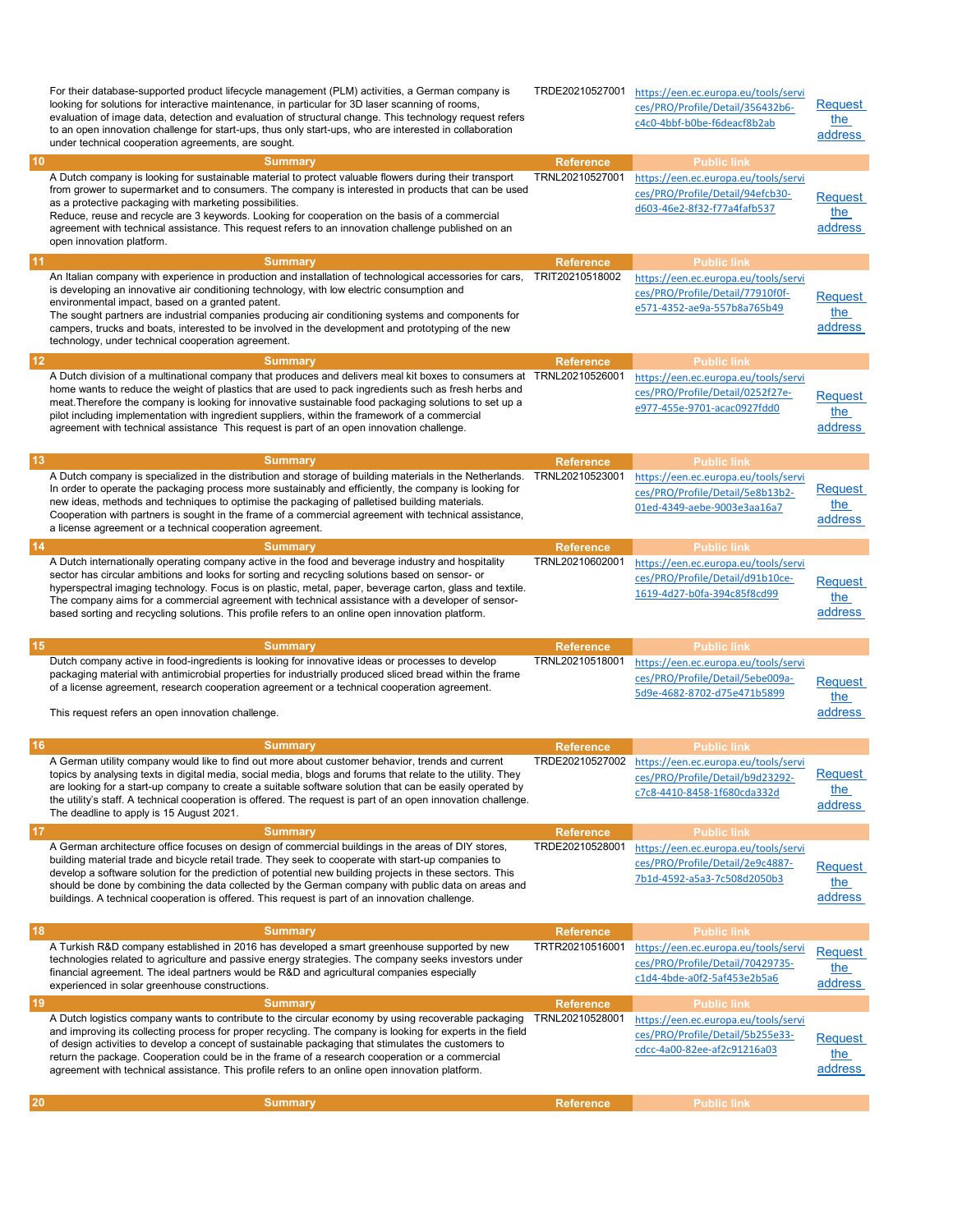This Chinese company, founded in 2014, is a leading company of agricultural industrialization in a Northern Chinese province. With a growing domestic and global demand for processed agricultural products, it is now seeking from overseas partners for deep processing technologies and production lines for fruits and vegetables, and for apples in particular. Such cooperation could be worked out via commercial agreement with technical assistance.

TRCN20210601001 https://een.ec.europa.eu/tools/servi ces/PRO/Profile/Detail/663e506f-88f1-4a94-9b27-6255493a5d5c

**Request** the address

| 21 |                                                                                                                                                                                                                                                                                                                                                                                                                                                                                                                                                |                                     |                                                                                                                               |                                  |
|----|------------------------------------------------------------------------------------------------------------------------------------------------------------------------------------------------------------------------------------------------------------------------------------------------------------------------------------------------------------------------------------------------------------------------------------------------------------------------------------------------------------------------------------------------|-------------------------------------|-------------------------------------------------------------------------------------------------------------------------------|----------------------------------|
|    | <b>Summary</b><br>A research group from Spain working on inorganic materials has got as goal how to obtain materials<br>that open the way to new batteries, in which the lithium ion can be replaced by multivalent ions of<br>alternative elements such as sodium or magnesium.<br>They are searching for collaboration with battery manufacturers or producers of battery materials                                                                                                                                                          | <b>Reference</b><br>TOES20210114001 | <b>Public link</b><br>https://een.ec.europa.eu/tools/servi<br>ces/PRO/Profile/Detail/f6027dc9-<br>b960-4dbb-902d-886cfc507b89 | Request<br>the<br>address        |
|    | throughout financial or technical cooperation agreements.                                                                                                                                                                                                                                                                                                                                                                                                                                                                                      |                                     |                                                                                                                               |                                  |
| 22 | <b>Summary</b>                                                                                                                                                                                                                                                                                                                                                                                                                                                                                                                                 | <b>Reference</b>                    | <b>Public link</b>                                                                                                            |                                  |
|    | Spanish technology based company has developed an anti wasp system that has been positively tested TOES20210510002<br>but it would be necessary to adapt the technology to a final device according to the different<br>environments in which the velutina appears. The company is looking for partners for adapting and<br>improving the studied technology and for stepping beyond the prototyping phase and to place the<br>product into the market under a manufacturing, technical cooperation or commercial agreement.                   |                                     | https://een.ec.europa.eu/tools/servi<br>ces/PRO/Profile/Detail/53eb444d-<br>7821-4d13-b904-024cadd8bebc                       | <b>Request</b><br>the<br>address |
|    |                                                                                                                                                                                                                                                                                                                                                                                                                                                                                                                                                |                                     |                                                                                                                               |                                  |
| 23 | <b>Summary</b>                                                                                                                                                                                                                                                                                                                                                                                                                                                                                                                                 | <b>Reference</b>                    | <b>Public link</b>                                                                                                            |                                  |
|    | A Spanish (Basque) biopharmaceutical SME focused on the discovery, development, production and<br>commercialization of new cell therapy and tissue engineering products for Regenerative Medicine is<br>exploring strategic and financial alternatives based on partners' collaborations, services, licenses<br>and/or commercial agreements to develop proprietary cell therapy products and to provide GMP (Good<br>manufacturing practice) cell production services to companies, hospitals and institutions.                               | TOES20210525001                     | https://een.ec.europa.eu/tools/servi<br>ces/PRO/Profile/Detail/7f8fd122-<br>5908-48e4-9462-771af95a2e63                       | Request<br>the<br>address        |
| 24 | <b>Summary</b>                                                                                                                                                                                                                                                                                                                                                                                                                                                                                                                                 | <b>Reference</b>                    | <b>Public link</b>                                                                                                            |                                  |
|    | Spanish company working on technology solutions in the cloud has developed software to add custom<br>metadata in bulk, dynamic filters, views and create workflows. They are looking for SMEs that need a<br>Document Management System (DMS) to store, manage and control the flow of documents within the<br>organisation. The company offers themselves as partners to cooperate in the digital transformation<br>process under a commercial agreement with technical assistance or research cooperation.                                   | TOES20210601002                     | https://een.ec.europa.eu/tools/servi<br>ces/PRO/Profile/Detail/39b2f156-<br>837e-4a20-a521-4dffc5c95310                       | <b>Request</b><br>the<br>address |
| 25 | <b>Summary</b>                                                                                                                                                                                                                                                                                                                                                                                                                                                                                                                                 | <b>Reference</b>                    | <b>Public link</b>                                                                                                            |                                  |
|    | A Spanish University, working on the impact characterization of non-invasive transcranial electrical<br>stimulation in the development of various neuropsychological pathologies to improve current stimulation<br>protocols, is looking for partners to develop treatment solutions under a commercial or technical<br>cooperation agreement.                                                                                                                                                                                                 | TOES20210602002                     | https://een.ec.europa.eu/tools/servi<br>ces/PRO/Profile/Detail/fa232e66-<br>645b-4542-a05e-b76487d2809e                       | <b>Request</b><br>the<br>address |
| 26 | <b>Summary</b>                                                                                                                                                                                                                                                                                                                                                                                                                                                                                                                                 | <b>Reference</b>                    | <b>Public link</b>                                                                                                            |                                  |
|    | A Spanish software company developed a new platform that connects customers with transporters by<br>publishing a load requests that are immediately seen by most of the transport companies that can<br>respond confirming truck availability and cost within 30 minutes with no other interference. A client<br>pushes one button to confirm and trucks start moving to loading points with all updates visible on the<br>platform. The technology is at concept stage and the company is looking for financial agreement.                    | TOES20210608001                     | https://een.ec.europa.eu/tools/servi<br>ces/PRO/Profile/Detail/153815bd-<br>c33b-4b65-8026-e379b98e41ac                       | <b>Request</b><br>the<br>address |
| 27 | <b>Summary</b>                                                                                                                                                                                                                                                                                                                                                                                                                                                                                                                                 | <b>Reference</b>                    | <b>Public link</b>                                                                                                            |                                  |
|    | A Spanish biotech company dedicated to developing first-in-class novel Therapeutic Molecular Clusters TOES20210609003<br>(TMCs) has a pipeline of molecules with potent anticancer activity by several mechanisms of action and<br>molecules active against bacterial and fungal pathogens protected by patents. TMCs freely diffuse<br>across the blood brain barrier and into avascular structures with low levels of off-target toxicity. The<br>company looks for research cooperation or commercial agreements with technical assistance. |                                     | https://een.ec.europa.eu/tools/servi<br>ces/PRO/Profile/Detail/82c5d90e-<br>8421-40d3-9077-db1d22acb9b7                       | Request<br>the<br>address        |
| 28 | <b>Summary</b>                                                                                                                                                                                                                                                                                                                                                                                                                                                                                                                                 | <b>Reference</b>                    | <b>Public link</b>                                                                                                            |                                  |
|    | A Greek robotics SME company offers a collaborative robot that can navigate autonomously and<br>without any human intervention in corporate or industrial workspaces and disinfect them during non-<br>working hours. The robot eliminates the 99.9% of pathogens such as bacteria and viruses, including<br>COVID-19, to prepare them for use the next day. The company is interested in approaching facility<br>owners or administrators for commercial agreements with technical assistance.                                                | TOGR20210519001                     | https://een.ec.europa.eu/tools/servi<br>ces/PRO/Profile/Detail/96bea12d-<br>2390-4896-95dd-e8ab381dc03b                       | <b>Request</b><br>the<br>address |
| 29 | <b>Summary</b>                                                                                                                                                                                                                                                                                                                                                                                                                                                                                                                                 | <b>Reference</b>                    | <b>Public link</b>                                                                                                            |                                  |
|    | A Korean institute specialised in atomic energy research, has developed a technology that removes the TOKR20210530001<br>Compton scattering-induced noise in radiation transmission imaging devices. By using the technology,<br>users will be able to get a higher-resolution image than before. Any organisations in need of such<br>technology can be a potential partner under a license agreement, technical cooperation, and<br>commercial agreement with technical assistance.                                                          |                                     | https://een.ec.europa.eu/tools/servi<br>ces/PRO/Profile/Detail/6ab02b29-<br>f6ea-4234-a3b3-c5e874672508                       | <b>Request</b><br>the<br>address |
| 30 | <b>Summary</b>                                                                                                                                                                                                                                                                                                                                                                                                                                                                                                                                 | <b>Reference</b>                    | <b>Public link</b>                                                                                                            |                                  |
|    | Montenegrin company, equipped with modern machinery (industrial FDM 3D printer, BMD Mark forged<br>metal printer and machines for wash and sintering, 2 CNC machine and Artec 3D scanner) is engaged<br>in production (commercial or subsidized) of functional prototypes and new and spare parts in small<br>production series. The company is looking for collaborative partner in order to work together using the<br>innovative technologies and develop new products, based on market needs.                                              | TOME20210524001                     | https://een.ec.europa.eu/tools/servi<br>ces/PRO/Profile/Detail/43c6bd84-<br>ab00-4efa-af33-a5f7782fcfc5                       | <b>Request</b><br>the<br>address |
| 31 |                                                                                                                                                                                                                                                                                                                                                                                                                                                                                                                                                |                                     |                                                                                                                               |                                  |
|    | <b>Summary</b>                                                                                                                                                                                                                                                                                                                                                                                                                                                                                                                                 | Reference                           | <b>Public link</b>                                                                                                            |                                  |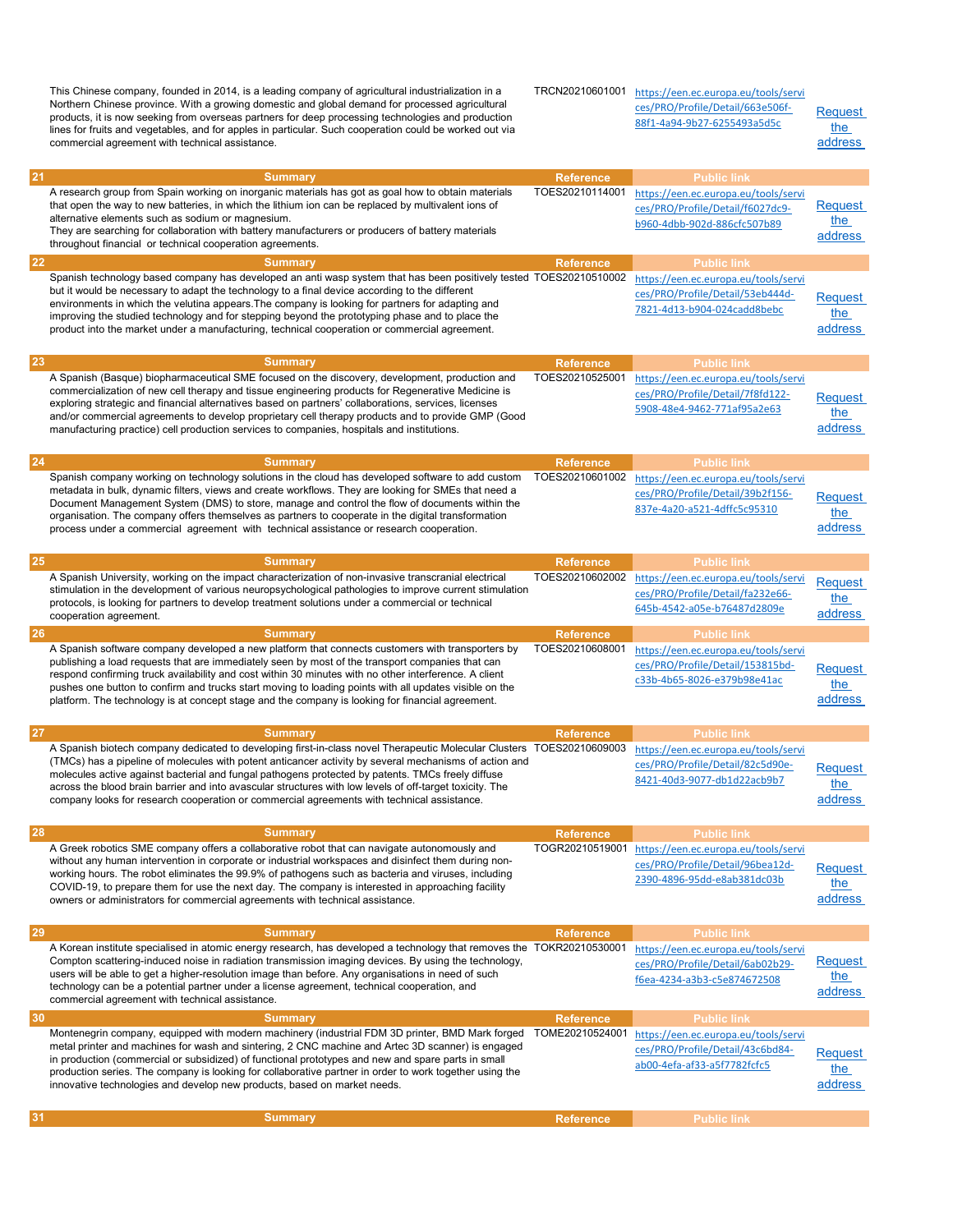| 32 | A Swedish SME specialized in high performance liquid chromatography analyses offers on-demand<br>expert subcontract and consultancy services for development and improvement of liquid<br>chromatographic methods in chemical analyses of polar hydrophilic compounds for quality control.<br>Commercial agreement with technical assistance with companies in the beverages, food, pharma and<br>electronic industry or research agreement with organisations that have ongoing R&D-projects are<br>foreseen.<br><b>Summary</b>         | TOSE20210423001<br><b>Reference</b> | https://een.ec.europa.eu/tools/servi<br>ces/PRO/Profile/Detail/da32e717-<br>ce1c-4949-9d73-a6fb4580be8d<br><b>Public link</b> | <b>Request</b><br>the<br>address |
|----|------------------------------------------------------------------------------------------------------------------------------------------------------------------------------------------------------------------------------------------------------------------------------------------------------------------------------------------------------------------------------------------------------------------------------------------------------------------------------------------------------------------------------------------|-------------------------------------|-------------------------------------------------------------------------------------------------------------------------------|----------------------------------|
|    | A Swedish SME specialized in software and services for visual and interactive physics based simulation TOSE20210607001<br>are now further developing their physics simulation platform and are therefore looking for research and<br>innovation driven companies and academia in the field of Life Science and/or healthcare that are using<br>a digital twin process for development. Research or technical cooperation agreements to explore new<br>applications and further develop existing applications are foreseen.               |                                     | https://een.ec.europa.eu/tools/servi<br>ces/PRO/Profile/Detail/ddb118b0-<br>0289-4f08-b13c-8859dae2cfc3                       | <b>Request</b><br>the<br>address |
| 33 | <b>Summary</b>                                                                                                                                                                                                                                                                                                                                                                                                                                                                                                                           | <b>Reference</b>                    | <b>Public link</b>                                                                                                            |                                  |
|    | The mobile app opens a time gate for users to show and tell how touristic and cultural heritage sites<br>and archaeological assets looked like in the past, which have been completely or partially destroyed. It<br>is a mobile virtual guidance application users to live the past and the present time at the same time. It<br>is a Turkish-American company looking for commercial agreements with technical assistance, license<br>and technical cooperation agreements in European countries.                                      | TOTR20210602001                     | https://een.ec.europa.eu/tools/servi<br>ces/PRO/Profile/Detail/d2a29127-<br>fa10-4ee6-bcfc-5aa5974a2f8e                       | <b>Request</b><br>the<br>address |
| 34 | <b>Summary</b>                                                                                                                                                                                                                                                                                                                                                                                                                                                                                                                           | <b>Reference</b>                    | <b>Public link</b>                                                                                                            |                                  |
|    | A Ukrainian Institute actively conducts scientific and technical research and development into seismic<br>acoustic-electronic sensors. The Institute has a good scientific-technical-material base for research and<br>many years of experience. The Institute is looking for long-term partners interested in joint<br>developments and market promotion of seismic systems for technical means under commercial or<br>technical agreement.                                                                                             | TOUA20210608001                     | https://een.ec.europa.eu/tools/servi<br>ces/PRO/Profile/Detail/f89aa18e-<br>74da-4f08-9150-3bc689d9daa6                       | Request<br>the<br>address        |
| 35 | <b>Summary</b>                                                                                                                                                                                                                                                                                                                                                                                                                                                                                                                           | <b>Reference</b>                    | <b>Public link</b>                                                                                                            |                                  |
|    | SME in Kyiv (Ukraine) offers an air heater to reduce traditional energy consumption in ventilation<br>systems and increase the coefficient of transformation of heat pumps of the air-air and air-water types.<br>This is accomplished in frosts below minus 5 ° C by utilizing the heat of crystallization of cold water.<br>Heat pump sales are increasing, while installed capacity and cost are decreasing. For the serial<br>introduction of this product, the organization is looking for long-term partners.                      | TOUA20210608002                     | https://een.ec.europa.eu/tools/servi<br>ces/PRO/Profile/Detail/fd05b6ef-<br>ee54-4554-8afe-9dfa94b70e9b                       | <b>Request</b><br>the<br>address |
| 36 | <b>Summary</b>                                                                                                                                                                                                                                                                                                                                                                                                                                                                                                                           | <b>Reference</b>                    | <b>Public link</b>                                                                                                            |                                  |
|    | A Ukrainian university offers technology for multilayer functional coatings deposition by an<br>electrochemical method. Great attention is paid for ecological aspects of coating deposition and the<br>possibility of using them in green technologies. The technology of copper-nickel coatings is at<br>Technology Readiness Level (TRL) 4. The technology of other coatings is at TRL 3. The University<br>seeks industrial partners and academia and is open for research and technical cooperation<br>agreements.                  | TOUA20210617001                     | https://een.ec.europa.eu/tools/servi<br>ces/PRO/Profile/Detail/59f36e6e-<br>78ed-49ec-9da2-728bda1cfe1b                       | Request<br>the<br>address        |
| 37 | <b>Summary</b>                                                                                                                                                                                                                                                                                                                                                                                                                                                                                                                           | <b>Reference</b>                    | <b>Public link</b>                                                                                                            |                                  |
|    | A Swiss start-up has developed sustainable devices for electric hot meal distribution.<br>Based on the thermodynamic principle of conduction cooling, the temperature of the food is maintained<br>by a cooling heat flow. Advantages: long autonomy (from electricity), optimised thermal system,<br>compactness, temperature stability, positive impact on the eco-balance.<br>The start-up is looking for partners interested in a commercial agreement with technical assistance or a<br>joint venture agreement.                    | TOCH20210525001                     | https://een.ec.europa.eu/tools/servi<br>ces/PRO/Profile/Detail/a4b2045e-<br>8de8-48da-8836-5758c16c428d                       | <b>Request</b><br>the<br>address |
| 38 | <b>Summary</b>                                                                                                                                                                                                                                                                                                                                                                                                                                                                                                                           | <b>Reference</b>                    | <b>Public link</b>                                                                                                            |                                  |
|    | An Austrian SME offers a loyalty and reward platform with a proven track record which can be easily<br>implemented in existing apps. It increases customer loyalty via tailored offers through the app.<br>The platform has numerous benefits like a fast time-to market, low risk and low cost of ownership.<br>The Austrian SME is looking for Mobile Network Operators and banks for commercial agreements with<br>technical assistance, license or research agreements.                                                              | TOAT20210527001                     | https://een.ec.europa.eu/tools/servi<br>ces/PRO/Profile/Detail/8b30e2bc-<br>1971-4a9c-9459-74fd04f501c6                       | Request<br>the<br>address        |
| 39 | <b>Summary</b>                                                                                                                                                                                                                                                                                                                                                                                                                                                                                                                           | <b>Reference</b>                    | <b>Public link</b>                                                                                                            |                                  |
|    | A French innovative company specialising in process mining and artificial intelligence (AI) has fully                                                                                                                                                                                                                                                                                                                                                                                                                                    | TOFR20210517002                     | https://een.ec.europa.eu/tools/servi                                                                                          |                                  |
|    | developed and patented a solution which allows to audit, predict and monitor any business process.<br>With this solution, getting knowledge on complex processes has never been so easier. The start-up<br>currently offers commercial agreements with technical assistance to partners abroad either specialised<br>in IT integration or specialised in consulting services, related to business process optimisation.                                                                                                                  |                                     | ces/PRO/Profile/Detail/ae3c39f3-<br>dff2-4022-9934-6abffdb4a42f                                                               | Request<br>the<br>address        |
| 40 | <b>Summary</b>                                                                                                                                                                                                                                                                                                                                                                                                                                                                                                                           | <b>Reference</b>                    | <b>Public link</b>                                                                                                            |                                  |
|    | A Greek spin-off company has developed a novel European certification marking system for measuring TOGR20210615001<br>the quality of agro-food products. It is exclusively developed to measure the ability of a product to<br>protect and enhance human metabolic health. Food & drink manufacturers and processing companies<br>from EU countries are sought in order to implement the proposed solution. The collaboration will be<br>based on a commercial agreement with technical assistance or a technical cooperation agreement. |                                     | https://een.ec.europa.eu/tools/servi<br>ces/PRO/Profile/Detail/b5485a88-<br>99f6-49f6-b468-9594d9ee4bef                       | Request<br>the<br>address        |
| 41 | <b>Summary</b>                                                                                                                                                                                                                                                                                                                                                                                                                                                                                                                           | <b>Reference</b>                    | <b>Public link</b>                                                                                                            |                                  |
|    | A Greek inventor has developed a toilet for dogs, suitable for indoor use with automatic operation. As<br>soon as the dog steps on the toilet, the overall system is activated automatically. The function of the<br>toilet is based on a system of rotating louvers and water spraying mechanism. The Greek inventor is<br>interested in a license agreement.                                                                                                                                                                           | TOGR20210601001                     | https://een.ec.europa.eu/tools/servi<br>ces/PRO/Profile/Detail/4b53bb0a-<br>1111-408d-a0c0-bd109b1a30a4                       | Request<br>the<br>address        |
| 42 | <b>Summary</b>                                                                                                                                                                                                                                                                                                                                                                                                                                                                                                                           | <b>Reference</b>                    | <b>Public link</b>                                                                                                            |                                  |
|    |                                                                                                                                                                                                                                                                                                                                                                                                                                                                                                                                          |                                     |                                                                                                                               |                                  |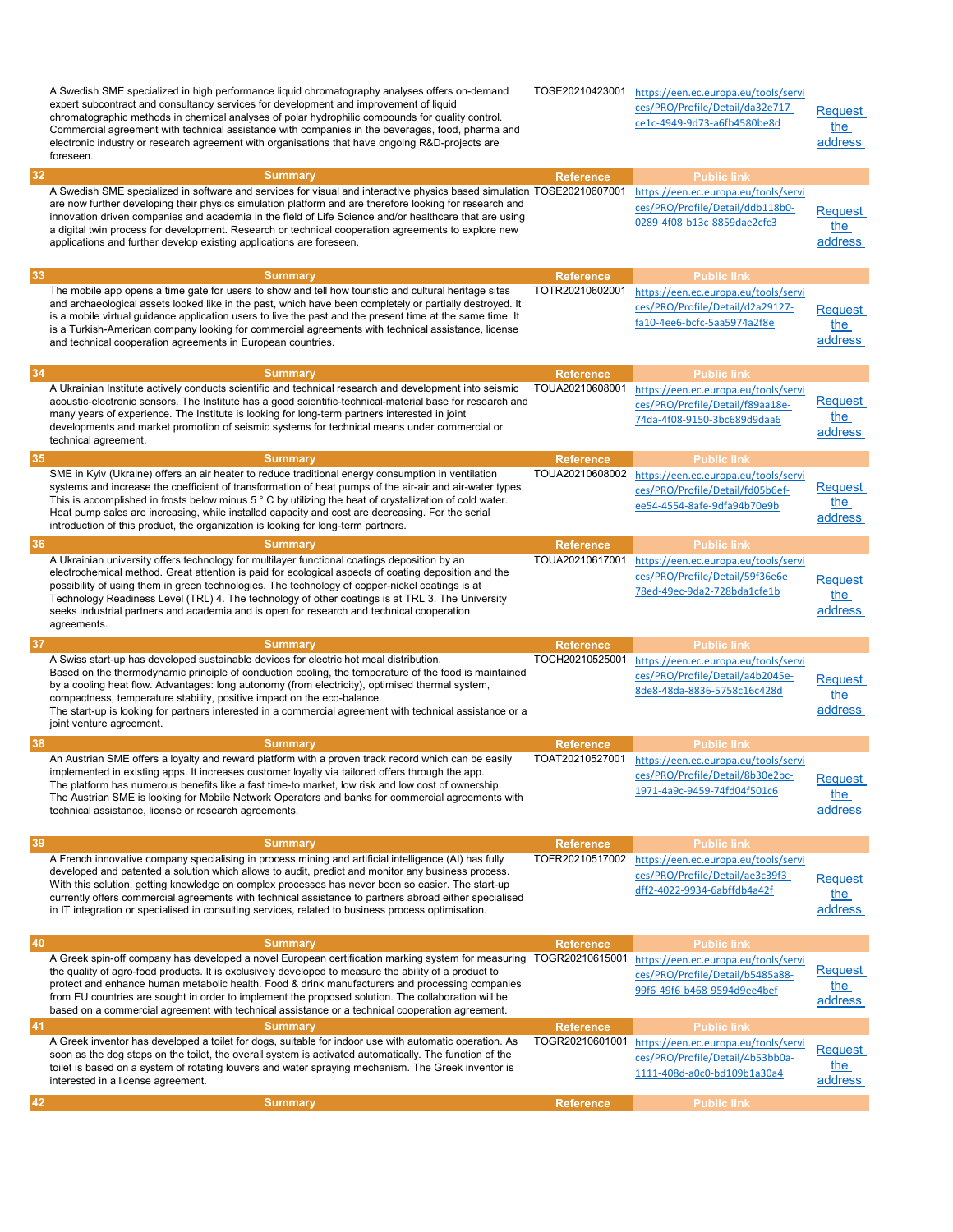|    | A Spanish company, specialized in data capture process digitalization, has developed a proprietary<br>solution that extracts and digitalizes any relevant data from any document. It allows businesses to<br>switch from any manual data extraction process to an automatized one that provides remarkably higher<br>efficiency. The company is looking for license agreements.                                                                                                                                                          | TOES20210628001  | https://een.ec.europa.eu/tools/servi<br>ces/PRO/Profile/Detail/055e01b1-<br>e373-4353-adf4-5e8684b670ee                 | Request<br>the<br>address        |
|----|------------------------------------------------------------------------------------------------------------------------------------------------------------------------------------------------------------------------------------------------------------------------------------------------------------------------------------------------------------------------------------------------------------------------------------------------------------------------------------------------------------------------------------------|------------------|-------------------------------------------------------------------------------------------------------------------------|----------------------------------|
| 43 | <b>Summary</b>                                                                                                                                                                                                                                                                                                                                                                                                                                                                                                                           | <b>Reference</b> | <b>Public link</b>                                                                                                      |                                  |
|    | A Spanish technology company has developed a cloud platform to help manage international shipments TOES20210603001<br>faster and more securely than traditional systems. The platform simplifies and connects the logistic<br>processes guaranteeing transparency, traceability and security, using Blockchain technology.<br>The firm seeks a long-term commercial agreement with technical assistance or services agreement<br>with international freight transport companies, importers and exporters seeking digital transformation. |                  | https://een.ec.europa.eu/tools/servi<br>ces/PRO/Profile/Detail/dc587ac4-<br>a34a-43a5-a4bd-7cb66a41ba64                 | Request<br>the<br>address        |
| 44 | <b>Summary</b>                                                                                                                                                                                                                                                                                                                                                                                                                                                                                                                           | <b>Reference</b> | <b>Public link</b>                                                                                                      |                                  |
|    | A Spanish SME with large expertise in building data intensive software products provides a solution to<br>exploit (1) satellite or drone taken images, (2) GIS and Intelligent Maps and (3) Extract, Transform,<br>Load (ETL), data gathering and machine learning components, monitor civil works and supervise<br>ground changes accurately.<br>The company is looking for license, commercial agreements or technical cooperation agreement.                                                                                          | TOES20210603002  | https://een.ec.europa.eu/tools/servi<br>ces/PRO/Profile/Detail/d5fa3278-<br>9af1-49be-a0cb-7e328f15e50e                 | Request<br>the<br>address        |
| 45 | <b>Summary</b>                                                                                                                                                                                                                                                                                                                                                                                                                                                                                                                           | <b>Reference</b> | <b>Public link</b>                                                                                                      |                                  |
|    | A Spanish company, specialising in software, has developed a comprehensive solution that allows<br>communication, sharing real time video and audio with multiple tools, which thanks to augmented reality<br>Internet of Things and wearables, facilitates the support and execution of remote activities such as<br>expert assisted surgery and health education, without cost or trips, and generating evidence of the work<br>performed. The company is looking for license agreement.                                               | TOES20210609002  | https://een.ec.europa.eu/tools/servi<br>ces/PRO/Profile/Detail/54fc5370-<br>46d1-4e41-b257-51c253e0479b                 | Request<br>the<br>address        |
| 46 | <b>Summary</b>                                                                                                                                                                                                                                                                                                                                                                                                                                                                                                                           | <b>Reference</b> | <b>Public link</b>                                                                                                      |                                  |
|    | A Spanish company, specialist in the development of innovative starter cultures for the fermentation of TOES20210609001<br>table olives, is interested in improving the process and standardizing the product of agri-food<br>companies dedicated to the production of table olives and other fermented vegetables through<br>commercial agreement with technnical assistance, as well as, offering research and technical<br>cooperation for the development of new products and technological solutions.                               |                  | https://een.ec.europa.eu/tools/servi<br>ces/PRO/Profile/Detail/6577f737-<br>8653-4359-a0da-5ba0f567bde8                 | Request<br>the<br>address        |
| 47 | <b>Summary</b>                                                                                                                                                                                                                                                                                                                                                                                                                                                                                                                           | <b>Reference</b> | <b>Public link</b>                                                                                                      |                                  |
|    | This Italian company with 20-year experience in wastewater treatments offers technology for ammonia<br>stripping and the subsequent production of liquid fertilizer. The process can be applied in: digestate<br>treatment, treatment of landfill leachate, industrial liquid wastewater treatment. Furthermore, pH<br>conditioning is not needed, the scrubbing tower is replaced by a reactor not subject to fouling and it<br>removes up to 90% of ammonia. The envisaged partnership is a research cooperation agreement.            | TOIT20210526001  | https://een.ec.europa.eu/tools/servi<br>ces/PRO/Profile/Detail/10993b3c-<br>86ab-4cbf-b752-8e44c6f8efa2                 | Request<br>the<br>address        |
| 48 | <b>Summary</b>                                                                                                                                                                                                                                                                                                                                                                                                                                                                                                                           | <b>Reference</b> | <b>Public link</b>                                                                                                      |                                  |
|    | The German university institute is dealing with scientific research on legal problems of Information and<br>Communication Technologies. The institute focusses on scientific research for ethical and legal issues<br>arising from the use of novel technologies and digital innovations. Due to their wide experience in<br>collaborations with industrial and scientific partners, they are looking for suitable partners from both<br>fields They are interested in collaborating under a research cooperation agreement.             | TODE20210601001  | https://een.ec.europa.eu/tools/servi<br>ces/PRO/Profile/Detail/b57c7cc7-<br>879b-4cec-b716-223953d108a1                 | <b>Request</b><br>the<br>address |
| 49 | <b>Summary</b>                                                                                                                                                                                                                                                                                                                                                                                                                                                                                                                           | <b>Reference</b> | <b>Public link</b>                                                                                                      |                                  |
|    | A French SME designs and produces 3D printers with a unique know-how of very high temperature<br>heated chambers (up to 400°C). It currently has several applications for 3D printing of high<br>performance polymers parts used in aerospace, sports and security industries as well as for advanced<br>materials R&D in research centres.<br>The company is now looking to licence out fully or partly its know-how to advanced polymers or 3D<br>printing companies.                                                                  |                  | TOFR20210413001 https://een.ec.europa.eu/tools/servi<br>ces/PRO/Profile/Detail/df849d53-<br>ee0c-4867-95b3-368cb2d61909 | <b>Request</b><br>the<br>address |
| 50 | <b>Summary</b>                                                                                                                                                                                                                                                                                                                                                                                                                                                                                                                           | <b>Reference</b> | <b>Public link</b>                                                                                                      |                                  |
|    | Swiss SME offers an innovative fuel cell (FC) technology, based on redesigned microstructure<br>delivering a power density of 1.5-2 times that of leading competitors' FCs as well transformative<br>assembly process reducing the cost. Application: Commercial vehicles on land/water that require<br>extended use, range and heavy payloads like trucks, buses, trains, construction area, ferries etc.<br>Agreements sought: Commercial with technical assistance, manufacturing, technical cooperation and<br>financial.            | TOCH20210527001  | https://een.ec.europa.eu/tools/servi<br>ces/PRO/Profile/Detail/d6afc79a-<br>f28e-44e8-94c1-e510938fc84e                 | Request<br>the<br>address        |
| 51 | <b>Summary</b>                                                                                                                                                                                                                                                                                                                                                                                                                                                                                                                           | <b>Reference</b> | <b>Public link</b>                                                                                                      |                                  |
|    | A Czech university research centre offers collaboration in R&D in fuel cells field. The research team<br>focuses on degradation phenomena in polymer electrolyte fuel cells, synthesis of advanced polymer<br>electrolyte materials with increased thermal and mechanical stability, and theoretical description and<br>numerical modelling of transport processes in electrochemical cells (based on non-equilibrium<br>thermodynamics). The centre is looking for industrial partners for research cooperation agreement.              | TOCZ20210528001  | https://een.ec.europa.eu/tools/servi<br>ces/PRO/Profile/Detail/4b3ce062-<br>d01e-415f-b00c-e3ef3d0115bf                 | Request<br>the<br>address        |
| 52 | <b>Summary</b>                                                                                                                                                                                                                                                                                                                                                                                                                                                                                                                           | <b>Reference</b> | <b>Public link</b>                                                                                                      |                                  |
|    | This Italian company has developed a digital platform for SMEs aimed at managing in a fully digital way TOIT20210622002<br>all the activities involved in a B2B trading transaction from the business partner search to contract<br>drafting/ performance. They are looking for technical partners operating into the following spaces: AI,<br>blockchain, smart contract, digital payments and joint ventures agreements with AISP (Account<br>Information Service Providers) and PISP (Payment Initiation Service Providers).          |                  | https://een.ec.europa.eu/tools/servi<br>ces/PRO/Profile/Detail/c26a55c7-<br>e5bb-420b-984f-7311c27f3749                 | Request<br>the<br>address        |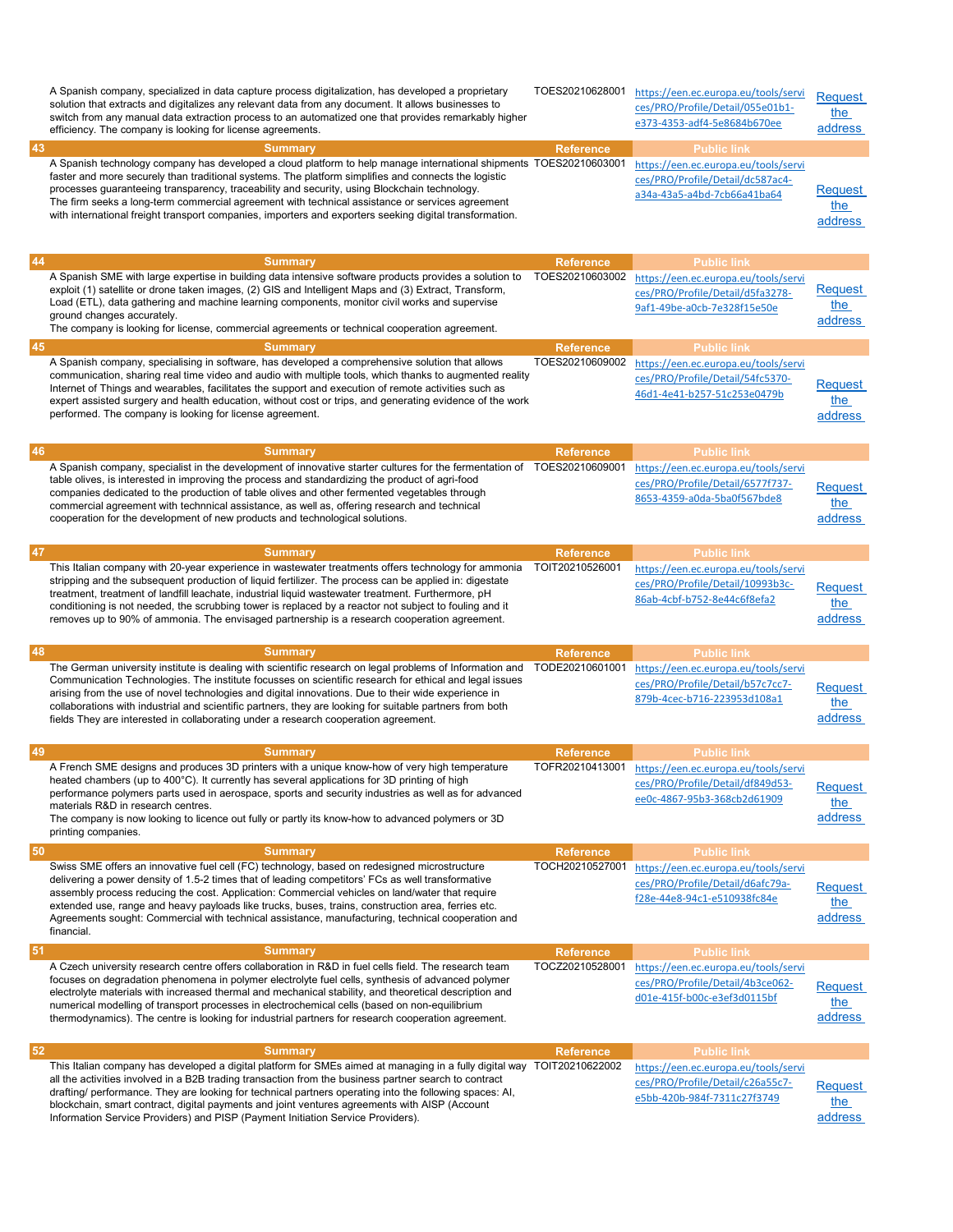| 53 | <b>Summary</b><br>A Dutch company has developed a cost-effective alternative to existing wind turbines by using kites to<br>generate electricity. The company is looking for a technical cooperation agreement with partners who<br>can supply a feasible test location, therefore, supporting the development of a pilot system installation.                                                                                                                                                                                                                     | <b>Reference</b><br>TONL20210520002 | <b>Public link</b><br>https://een.ec.europa.eu/tools/servi<br>ces/PRO/Profile/Detail/44228f8c-<br>1f46-4c26-866c-b4dee6ad5fe2 | Request<br>the<br>address               |
|----|--------------------------------------------------------------------------------------------------------------------------------------------------------------------------------------------------------------------------------------------------------------------------------------------------------------------------------------------------------------------------------------------------------------------------------------------------------------------------------------------------------------------------------------------------------------------|-------------------------------------|-------------------------------------------------------------------------------------------------------------------------------|-----------------------------------------|
|    |                                                                                                                                                                                                                                                                                                                                                                                                                                                                                                                                                                    |                                     |                                                                                                                               |                                         |
| 54 | <b>Summary</b><br>UK company specialising in promoting sustainable communities through it's online platform is looking to TOUK20210614001<br>move into new markets by offering its technology to regional community groups looking for virtual<br>platforms to promote green efficiency under either a commercial agreement with technical assistance or<br>licensing agreement.                                                                                                                                                                                   | <b>Reference</b>                    | <b>Public link</b><br>https://een.ec.europa.eu/tools/servi<br>ces/PRO/Profile/Detail/3e6563e2-<br>ebb9-4937-a466-1c995071ee8c | <b>Request</b><br>the<br>address        |
| 55 | <b>Summary</b>                                                                                                                                                                                                                                                                                                                                                                                                                                                                                                                                                     | <b>Reference</b>                    | <b>Public link</b>                                                                                                            |                                         |
|    | UK company behind the design and development of innovative digital simulations that enhance<br>management and leadership skills and has a well-established track record with customers who include<br>leading global companies and government organisations, is looking to work with partners under either a<br>licensing agreement or commercial agreement with technical assistance.                                                                                                                                                                             | TOUK20210526001                     | https://een.ec.europa.eu/tools/servi<br>ces/PRO/Profile/Detail/87942460-<br>37fb-4703-84fe-c90229a9b66b                       | <b>Request</b><br>the<br>address        |
| 56 | <b>Summary</b>                                                                                                                                                                                                                                                                                                                                                                                                                                                                                                                                                     | <b>Reference</b>                    | <b>Public link</b>                                                                                                            |                                         |
|    | A research team composed by researchers from three Spanish Universities has developed a new<br>family of I2 Imidazoline Receptor ligands with anti-inflammatory and neuroprotective activity, opening a<br>new therapeutic approach for Alzheimer's disease treatment. The compounds are characterized by<br>presenting considerably fewer cardiovascular side-effects compared to existing ones. A pharmaceutical<br>company interested in developing an Alzheimer's disease drug is being sought.                                                                | TOES20210602001                     | https://een.ec.europa.eu/tools/servi<br>ces/PRO/Profile/Detail/9043867b-<br>d452-4460-ad21-aaab9130ef5b                       | Request<br>the<br>address               |
| 57 | <b>Summary</b>                                                                                                                                                                                                                                                                                                                                                                                                                                                                                                                                                     | <b>Reference</b>                    | <b>Public link</b>                                                                                                            |                                         |
|    | A Belgian SME, with experience in biotechnology products development, production and<br>commercialization, introduced a LIFE project that has just been selected for funding. In this frame, the<br>company, with products manufactured on the basis of microorganisms biofixation process, is looking for<br>an industrial partner for (pre-)license and/or financial agreement. The project aims to demonstrate the<br>efficiency of an innovative in situ remediation methodology for contaminated coastal sediments.                                           | TOBE20210602001                     | https://een.ec.europa.eu/tools/servi<br>ces/PRO/Profile/Detail/9d027138-<br>3904-45f8-ac9b-133267f58c4d                       | Request<br><u>the</u><br>address        |
| 58 | <b>Summary</b>                                                                                                                                                                                                                                                                                                                                                                                                                                                                                                                                                     | <b>Reference</b>                    | <b>Public link</b>                                                                                                            |                                         |
|    | A German startup develops a preventive security system for parked trucks in road freight traffic to<br>address increasing cargo theft damages. The company is looking for contacts to trucking companies<br>with cross-border road freight transport interested to test the pilot system in a technical cooperation<br>agreement.                                                                                                                                                                                                                                  | TODE20210520001                     | https://een.ec.europa.eu/tools/servi<br>ces/PRO/Profile/Detail/adcd62ec-<br>69bf-49b9-99ca-819e8309b13f                       | <b>Request</b><br>the<br>address        |
| 59 | <b>Summary</b>                                                                                                                                                                                                                                                                                                                                                                                                                                                                                                                                                     | <b>Reference</b>                    | <b>Public link</b>                                                                                                            |                                         |
|    | French SME based in south of France specialized in bioremediation of pollutants in liquid wastes is<br>looking for partners (laboratories, companies, research centers) working with radionuclides to<br>implement their biological solution. A research cooperation agreement will be signed.                                                                                                                                                                                                                                                                     | TOFR20210616001                     | https://een.ec.europa.eu/tools/servi<br>ces/PRO/Profile/Detail/b079481c-<br>37c0-4970-a0fe-303c1ef9769b                       | <b>Request</b><br>the<br>address        |
| 60 | <b>Summary</b>                                                                                                                                                                                                                                                                                                                                                                                                                                                                                                                                                     | <b>Reference</b>                    | <b>Public link</b>                                                                                                            |                                         |
|    | A Slovenian public research organization has developed a method for continuous blood pressure<br>estimation using a wearable photoplethysmograph sensor. The approach is validated using two distinct<br>datasets, one from a hospital environment and the other collected during every-day activities.<br>Partners are sought in the e-Health industry for technical cooperation, or academia for research<br>cooperation agreements.                                                                                                                             | TOSI20210621001                     | https://een.ec.europa.eu/tools/servi<br>ces/PRO/Profile/Detail/78b9fedd-<br>0f2d-4abb-9ea3-cd5c7bc0276b                       | Request<br>the<br>address               |
| 61 | <b>Summary</b>                                                                                                                                                                                                                                                                                                                                                                                                                                                                                                                                                     | <b>Reference</b>                    | <b>Public link</b>                                                                                                            |                                         |
|    | A Serbian research and development SME, a spin-off of a mechanical engineering faculty, aimed at the TORS20201130001<br>experimental and numerical research of fracture damage of parts, welded joints and materials, offer<br>specific know-how and expertise to companies developing, producing, and maintaining structural parts<br>(powerplants, railway, automobile industry, etc.). The SME is offering research or technical cooperation<br>in the monitoring and estimating of fatigue lives of machine parts.                                             |                                     | https://een.ec.europa.eu/tools/servi<br>ces/PRO/Profile/Detail/3312bfa0-<br>92d9-42ae-a998-02042907f5ba                       | <b>Request</b><br>the<br>address        |
|    |                                                                                                                                                                                                                                                                                                                                                                                                                                                                                                                                                                    |                                     |                                                                                                                               |                                         |
| 62 | <b>Summary</b><br>A spin-off from a Singapore university has developed a novel cellulose-fibre based food ingredient that TOSG20210201002<br>has the outstanding trait of entrapping fat droplets, thus preventing them from being hydrolysed by<br>lipase. This has the beneficial effect of hindering the absorption of fatty acids in the body. The<br>technology provider is interested in licensing or commercial agreements with technical assistance with<br>all-sized food manufacturers (milk, yoghurt, ice cream, chocolate, bakery, confectionery etc). | <b>Reference</b>                    | <b>Public link</b><br>https://een.ec.europa.eu/tools/servi<br>ces/PRO/Profile/Detail/915cb9dd-<br>3b1f-46c0-8918-e99829dc69f3 | Request<br>the<br>address               |
| 63 | <b>Summary</b>                                                                                                                                                                                                                                                                                                                                                                                                                                                                                                                                                     | <b>Reference</b>                    | <b>Public link</b>                                                                                                            |                                         |
|    | A UK based company has designed a hydrogen based storage unit which has multiple applications.<br>They are seeking international research partners for cooperative R&D in the sectors of hydrogen<br>handling and storage, electrolysis, hydrogen fuel cells or control electronics.                                                                                                                                                                                                                                                                               | TOUK20210622002                     | https://een.ec.europa.eu/tools/servi<br>ces/PRO/Profile/Detail/5e383b0d-<br>ccc9-42e5-ae08-c35b15584ad9                       | Request<br>the<br>address               |
| 64 | <b>Summary</b>                                                                                                                                                                                                                                                                                                                                                                                                                                                                                                                                                     | <b>Reference</b>                    | <b>Public link</b>                                                                                                            |                                         |
|    | A research group based in Italy has developed new stimulating protocols that stimulate the spinal cord<br>in the perspective to allow persons with a spinal injury to restore motor and autonomic functions by<br>using a more specific and effective impulse. They are looking for financial and/or joint venture<br>agreement.                                                                                                                                                                                                                                   | TOIT20210621001                     | https://een.ec.europa.eu/tools/servi<br>ces/PRO/Profile/Detail/34b8bcf3-<br>5297-4818-b4fd-717a3c28df45                       | <b>Request</b><br>the<br>address        |
| 65 | <b>Summary</b>                                                                                                                                                                                                                                                                                                                                                                                                                                                                                                                                                     | <b>Reference</b>                    | <b>Public link</b>                                                                                                            |                                         |
|    | A German university offers a technology concept for a lock-in amplifier which offers optimum noise<br>suppression and allows for the measurement of weak signals on a noisy background. Applications are<br>in laboratories, semiconductor and healthcare industry. License agreements are offered combined with<br>technical cooperation for further development.                                                                                                                                                                                                 | TODE20210601002                     | https://een.ec.europa.eu/tools/servi<br>ces/PRO/Profile/Detail/fb934541-<br>2626-4794-a34b-219ae4cdb71e                       | <b>Request</b><br><u>the</u><br>address |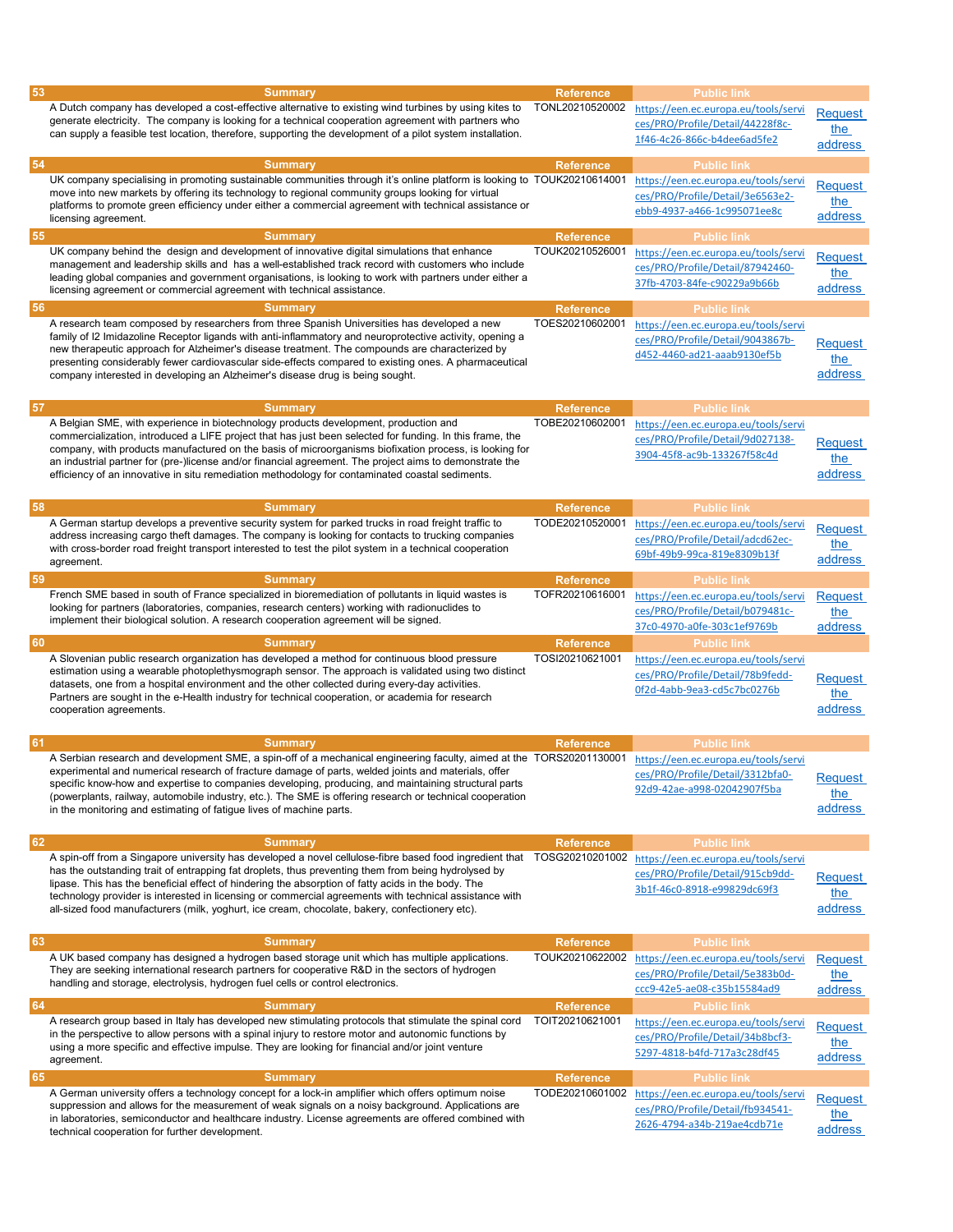| 66 |                                                                                                           |                  |                                      |                |
|----|-----------------------------------------------------------------------------------------------------------|------------------|--------------------------------------|----------------|
|    | <b>Summary</b>                                                                                            | <b>Reference</b> | <b>Public link</b>                   |                |
|    | A German university offers high-throughput screening assay to identify cation channel of sperm            | TODE20210601003  | https://een.ec.europa.eu/tools/servi |                |
|    | (CatSper) modulators. A loss of CatSper function can prevent fertilization without side effects. Thus     |                  |                                      | <b>Request</b> |
|    |                                                                                                           |                  | ces/PRO/Profile/Detail/8c452d76-     | the            |
|    | pharmacological contraception for men can be made available. Partners from pharmaceutical industry        |                  | 76c4-4122-8088-e21822b1a1f2          | address        |
|    | are sought for license agreements.                                                                        |                  |                                      |                |
| 67 | <b>Summary</b>                                                                                            | <b>Reference</b> | <b>Public link</b>                   |                |
|    |                                                                                                           |                  |                                      |                |
|    | A Spanish start-up offers it technology in providing incident response and management service to help     | TOES20210621002  | https://een.ec.europa.eu/tools/servi |                |
|    | organizations digitize their operations and reduce downtime costs to the minimum by mobilizing their      |                  | ces/PRO/Profile/Detail/ba2d2f03-     | Request        |
|    | response effort and streamlining stakeholder communication. With their in-depth analytics, companies      |                  | 5b22-4197-9806-0784c0e397ac          | the            |
|    | can find crucial vulnerabilities in their infrastructure and work towards long term efficiency. They are  |                  |                                      |                |
|    | looking for commercial agreement with technical assistance.                                               |                  |                                      | address        |
|    |                                                                                                           |                  |                                      |                |
| 68 | <b>Summary</b>                                                                                            | <b>Reference</b> | <b>Public link</b>                   |                |
|    | A Spanish IT SME has developed an innovative productivity-based cloud platform for a full                 | TOES20210601001  | https://een.ec.europa.eu/tools/servi |                |
|    | management of industrial and construction projects using a mobile device. This multiplatform tool can     |                  |                                      |                |
|    |                                                                                                           |                  | ces/PRO/Profile/Detail/7bd3319f-     | <b>Request</b> |
|    | manage work teams: placing advanced mobility at the service of projects' productivity without losing      |                  | 82b9-4f71-917d-11805a9df638          |                |
|    | traceability. Large companies, SMEs from the industrial or construction sectors are sought for            |                  |                                      | the            |
|    | commercial agreements with technical assistance as well as services providers to those sectors for        |                  |                                      | address        |
|    | licensing.                                                                                                |                  |                                      |                |
|    |                                                                                                           |                  |                                      |                |
| 69 | <b>Summary</b>                                                                                            | <b>Reference</b> | <b>Public link</b>                   |                |
|    | A Spanish SME, active in the field of Internet of Things, has developed an innovative cloud-based         | TOES20210601003  | https://een.ec.europa.eu/tools/servi |                |
|    |                                                                                                           |                  |                                      |                |
|    | platform for smart monitoring, management and optimisation of occupancy in educational spaces. It         |                  | ces/PRO/Profile/Detail/574254b6-     | Request        |
|    | uses a software platform and custom occupancy sensors to make smarter several types of spaces like        |                  | 322b-4d7f-ac07-b0122fba5a92          |                |
|    | co-working spaces, classrooms, libraries, cafes, etc. The Spanish SME is looking for IT integrators for   |                  |                                      | the            |
|    | licensing as well as education entities for commercial agreements with technical assistance.              |                  |                                      | address        |
|    |                                                                                                           |                  |                                      |                |
|    |                                                                                                           |                  |                                      |                |
| 70 | <b>Summary</b>                                                                                            | <b>Reference</b> | <b>Public link</b>                   |                |
|    | A Spanish telecommunications research team has developed and patented a new nanopatterning                | TOES20210519003  |                                      |                |
|    |                                                                                                           |                  | https://een.ec.europa.eu/tools/servi |                |
|    | flexible topology for on-chip photonic metamaterials, which synthesizes a tailorable biaxial crystal with |                  | ces/PRO/Profile/Detail/49e1fb1d-     | Request        |
|    | lithographic control over anisotropy and dispersion. It will enable new silicon photonic devices with     |                  | 47a5-40c1-8e2e-a8651947e471          |                |
|    | excellent performance and will make the benefits of on-chip metamaterials available to the wider silicon  |                  |                                      | the            |
|    | photonic industry. Licensing or research cooperation is sought with industrial IT partners.               |                  |                                      | address        |
|    |                                                                                                           |                  |                                      |                |
|    |                                                                                                           |                  |                                      |                |
| 71 | <b>Summary</b>                                                                                            | <b>Reference</b> | <b>Public link</b>                   |                |
|    | A Spanish SME has developed an innovative management and automation of processes and                      | TOES20201023001  |                                      |                |
|    |                                                                                                           |                  | https://een.ec.europa.eu/tools/servi |                |
|    | production units programme that allows to efficiently control the productive activities of a company. It  |                  | ces/PRO/Profile/Detail/5d5bbf6b-     | <b>Request</b> |
|    | can launch and monitor work orders (OT's) to manage manufacturing oriented and optimised for              |                  | 6b9f-42a1-a59b-2e6c6c0501b3          |                |
|    | customer orders; everything under blockchain protocols. The Spanish SME is looking for IT service         |                  |                                      | the            |
|    | providers for licensing as well as industries for commercial agreements with technical assistance.        |                  |                                      | address        |
|    |                                                                                                           |                  |                                      |                |
|    |                                                                                                           |                  |                                      |                |
| 72 | <b>Summary</b>                                                                                            | <b>Reference</b> | <b>Public link</b>                   |                |
|    | An Italian research team has developed a new stereolithographic resin based on the conductive             | TOIT20210527001  | https://een.ec.europa.eu/tools/servi |                |
|    | polymer (PEDOT:PSS) and the photocurable resin PEGDA. The composite has been optimized in                 |                  |                                      |                |
|    |                                                                                                           |                  |                                      |                |
|    |                                                                                                           |                  | ces/PRO/Profile/Detail/7feaa7c2-     | <b>Request</b> |
|    | terms of conductivity and printability. This resin has been tested to fabricate smart objects as 3D       |                  |                                      | the            |
|    | printed electrodes, sensors, transistors and in the next future supercapacitors. To improve the resin     |                  | a4bf-4342-a627-1fed1ec585dc          |                |
|    | formulation the team looks for manufacturing, technical, research and financial agreements.               |                  |                                      | address        |
|    |                                                                                                           |                  |                                      |                |
| 73 | <b>Summary</b>                                                                                            | <b>Reference</b> | <b>Public link</b>                   |                |
|    | A French regional logistics cluster based in North of France is looking to join an EU research and        | TOFR20210503001  |                                      |                |
|    |                                                                                                           |                  | https://een.ec.europa.eu/tools/servi |                |
|    | development project consortium in the field of transport, logistic or supply chain.                       |                  | ces/PRO/Profile/Detail/632dcb88-     | <b>Request</b> |
|    | As a public-private cluster, they are supporting companies in their activities and get a deep knowledge   |                  | 6e0e-473e-aaa6-816ffbdaa550          | <u>the</u>     |
|    | of their expectations in innovation. They also offer training activities with an integrated campus. They  |                  |                                      | address        |
|    | are looking for a research and development agreement.                                                     |                  |                                      |                |
|    |                                                                                                           |                  |                                      |                |
| 74 | <b>Summary</b>                                                                                            | <b>Reference</b> | <b>Public link</b>                   |                |
|    | A Swiss SME active in the field of environmental technologies offers a physicochemical solution for       | TOCH20210615001  | https://een.ec.europa.eu/tools/servi |                |
|    | rapid, in-situ and non-glyphosate vegetation control and decontamination of railway ballast, soil and     |                  | ces/PRO/Profile/Detail/b775b3b4-     | <b>Request</b> |
|    | groundwater from organic contaminants and herbicide leftovers. The SME is looking for                     |                  |                                      |                |
|    |                                                                                                           |                  | 208e-4834-a3a1-1beb20058851          | the            |
|    | partners/representatives for license, joint venture, commercial or technical cooperation agreements.      |                  |                                      | address        |
|    |                                                                                                           |                  |                                      |                |
| 75 | <b>Summary</b>                                                                                            | <b>Reference</b> | <b>Public link</b>                   |                |
|    | Swiss SME active in environmental technologies offers a solution for sludge pretreatment in municipal     | TOCH20210616001  |                                      |                |
|    |                                                                                                           |                  | https://een.ec.europa.eu/tools/servi |                |
|    | wastewater plants. The solution (technology and machinery) is able to pre-treat sludge before the         |                  | ces/PRO/Profile/Detail/f9f06b83-     | <b>Request</b> |
|    | digester and by this significantly increase biogas generation (up to 50%) and decrease dry sludge         |                  | 2436-4472-a6e1-69cf10660241          |                |
|    | disposal at the end of the process (up to 20%). The dry sludge could be used as fertilizer. The company   |                  |                                      | the            |
|    | searches for license, joint venture, commercial or technological cooperation agreements.                  |                  |                                      | address        |
|    |                                                                                                           |                  |                                      |                |
|    |                                                                                                           |                  |                                      |                |
| 76 | <b>Summary</b>                                                                                            | <b>Reference</b> | <b>Public link</b>                   |                |
|    | A Spanish technological centre, expert in additive manufacturing, works currently with a new key          | TOES20210527002  | https://een.ec.europa.eu/tools/servi |                |
|    | technology that using the materials in the right combination, simulates reliably the human tissues. They  |                  |                                      |                |
|    |                                                                                                           |                  | ces/PRO/Profile/Detail/7fd05eb7-     | <b>Request</b> |
|    | search partners for projects on medical and related fields requiring the use of bio-models, and partners  |                  | ea15-4346-b1b2-75e09efaacaf          |                |
|    | for technical cooperation agreements on segmentation and files conversion of medical images,              |                  |                                      | the            |
|    | obtaining of bio-models for different purposes and validation of the performance of medical devices.      |                  |                                      | address        |
|    |                                                                                                           |                  |                                      |                |
|    |                                                                                                           |                  |                                      |                |
| 77 | <b>Summary</b>                                                                                            | <b>Reference</b> | <b>Public link</b>                   |                |